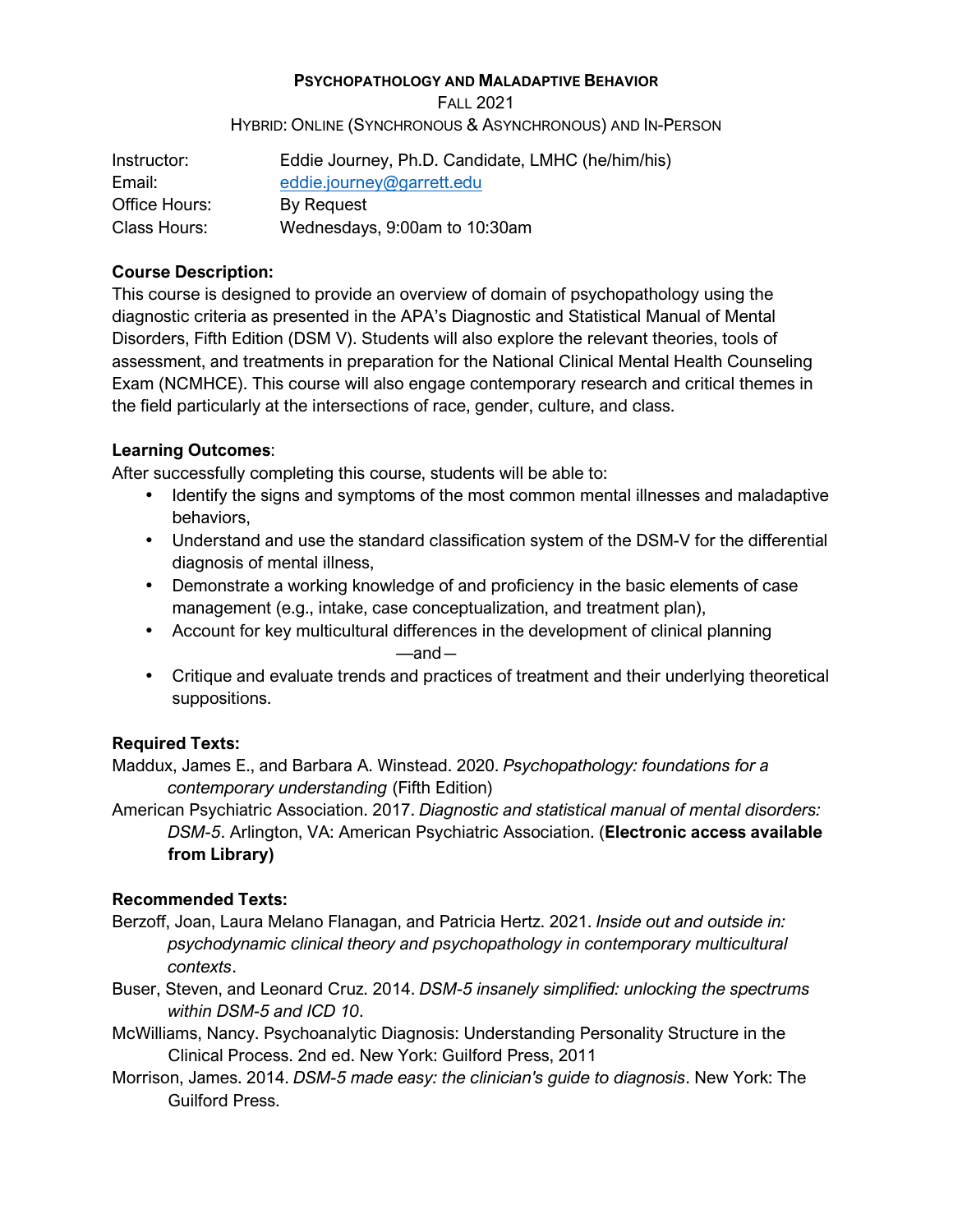| Course Outline: Subject to change at sole discretion of instructor. |  |  |
|---------------------------------------------------------------------|--|--|
|                                                                     |  |  |

| Week #         | Review                                                                                                                                                      | Reading*                                                                                                          | <b>Case Presentation</b> | Evaluations             |
|----------------|-------------------------------------------------------------------------------------------------------------------------------------------------------------|-------------------------------------------------------------------------------------------------------------------|--------------------------|-------------------------|
|                | Overview<br>Challenges to<br>$\bullet$<br>Conceptualization and<br>Classification<br>History of the DSM                                                     | Section I - DSM V Basics<br>Chapter 1 (PFCU)                                                                      |                          |                         |
| $\overline{2}$ | Neurobiological Perspective<br><b>Brain Structure/Function</b><br>$\bullet$<br>Neurotransmitters and<br>$\bullet$<br><b>Biological Bases of</b><br>Behavior | Neurocognitive Disorders (DSM)<br>$\bullet$<br>Chapter 2 (PFCU)                                                   |                          |                         |
| $\overline{3}$ | Issues and Theories of Development<br>Psychosexual (Freud)<br><b>Cognitive Development</b><br>(Piaget)<br>Psychosocial (Erikson)                            | Neurodevelopmental Disorders<br>(DSM)<br>Chps. 3, 24 (PFCU)                                                       |                          | Closed book quiz        |
| $\overline{4}$ | Theories of Early Childhood<br>Ego Theory/Object Relations<br><b>Attachment Theory</b>                                                                      | Disruptive, Impulse-Control, and<br>$\bullet$<br>Conduct Disorders (DSM)<br>Chps. 19, 20 (PFCU)                   |                          | Open book quiz          |
| 5              | Anxiety and OCD<br>Behaviorism<br><b>Cognitive Theory</b>                                                                                                   | <b>Anxiety Disorders (DSM)</b><br>$\bullet$<br><b>Obsessive-Compulsive Disorders</b><br>(DSM)<br>Chapter 9 (PFCU) |                          | Closed book quiz.       |
| 6              | Depressive Disorders and Bipolar<br>and Related Disorders<br>Self Psychological Theory<br><b>Gestalt Theory</b>                                             | Depressive Disorders (DSM)<br><b>Bipolar and Related Disorders</b><br>(DSM)<br>Chp. 11 (PFCU)                     |                          | Open book quiz          |
| $\overline{7}$ | Schizophrenia Spectrum and Other<br>Psychotic Disorders<br>Understanding and<br><b>Identifying Defenses</b>                                                 | Schizophrenia Spectrum and<br>$\bullet$<br>Other Psychotic Disorders (DSM)<br>Chp. 12 (PFCU)                      |                          | Closed book quiz        |
| 8              | <b>Personality Disorders</b>                                                                                                                                | Personality Disorders (DSM)<br>Chp. 13 (PFCU)<br>$\bullet$                                                        |                          | Open book quiz          |
| 9              | Sexual Dysfunctions and Paraphilic<br><b>Disorders</b>                                                                                                      | Sexual Dysfunctions (DSM)<br>$\bullet$<br>Paraphilic Disorders (DSM)<br>Chp. 14 (PFCU)<br>$\bullet$               |                          | <b>Closed Book Quiz</b> |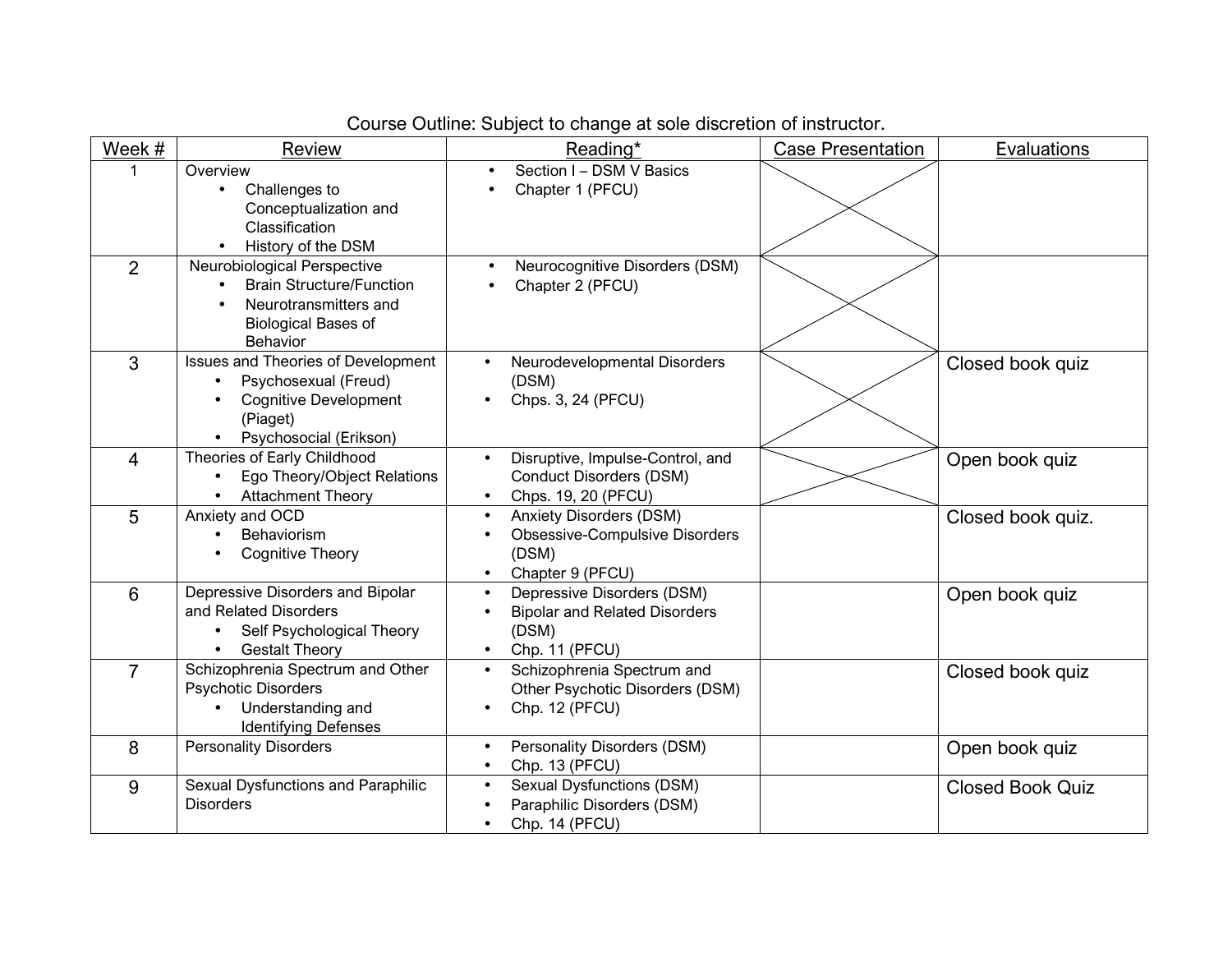| 10                | Trauma- and Stressor- Related<br>Trauma Theory  | Trauma and Stressor Related<br>Disorders (DSM)<br>Chapter 10 (PFCU)                    | Open book quiz                                 |
|-------------------|-------------------------------------------------|----------------------------------------------------------------------------------------|------------------------------------------------|
|                   | Somatic Symptom and Related<br><b>Disorders</b> | Somatic Symptom and Related<br>Disorders (DSM)<br>Chp. 15 (PFCU)                       |                                                |
| 11                | <b>Dissociative Disorders</b>                   | Dissociative Disorders (DSM)<br>Chp. 16 (PFCU)                                         | <b>Closed Book Quiz</b>                        |
| $12 \overline{ }$ | Substance-Related<br>and Addictive Disorders    | Substance-Related<br>and Addictive Disorders (DSM)<br>Chp. 17 (PFCU)                   |                                                |
| 13                | Eating Disorders and Gender<br>Dysphoria        | Feeding and Eating Disorders<br>(DSM)<br>Gender Dysphoria (DSM)<br>Chps. 22, 23 (PFCU) | <b>Final Case</b><br>Conceptualizations<br>Due |

\*Although Sleep-Wake Disorders (DSM) and Elimination Disorders (DSM) will not be covered explicitly, students are required to be able to appropriately identify diagnoses for cases presented in these areas.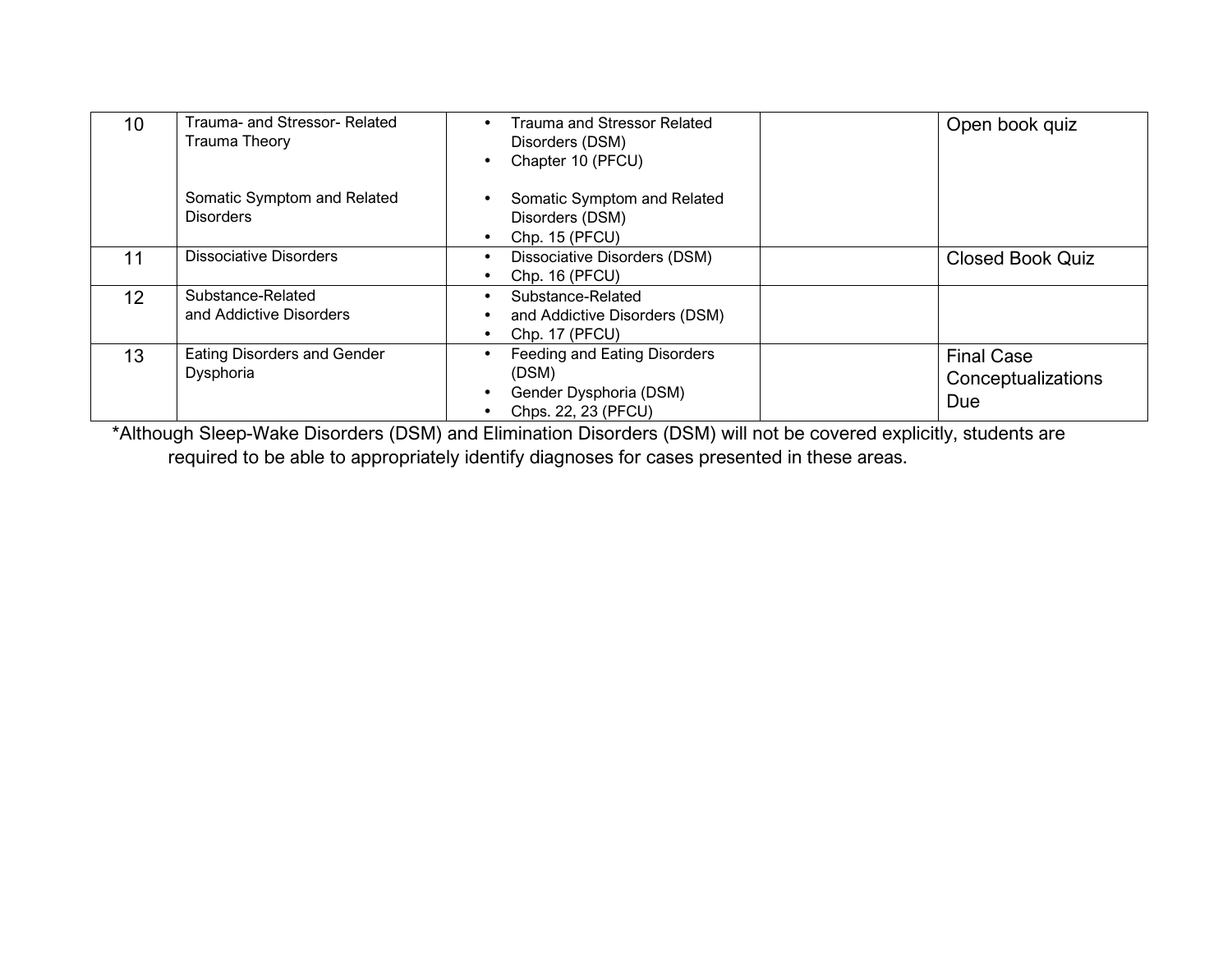**COURSE METHODOLOGY:** This course is a beast. There's no way around it. Any attempt to cover the breadth and depth of the DSM in 13 sessions is at best a valiant effort. In order for a student to be successful, they must be consistent in their readings, diligent in their efforts to memorize, and engaged in the course discussions. The instructor will do his best to unearth tricks and techniques for mastery, but the onus will lie with the student to carve out the time needed to master the material.

That being said, students are encouraged to collaborate in study sessions, develop collective notes through Google Docs, and share mnemonics and tactics for memorization/mastery with their peers. The aim of this course is to prepare students with the knowledge, skills, and abilities needed to pass any diagnostic examination on the first attempt. This will take all of us working together by sharing what works (or doesn't) for us!

| <b>Assignments</b>                            |            | <b>Grading Scale</b>              |              |              |              |
|-----------------------------------------------|------------|-----------------------------------|--------------|--------------|--------------|
| <b>Class Participation:</b>                   | 10%        | A                                 | 93% or above | $C+$         | 77% - 79.99% |
| Open-book Quizzes:                            | 10%        | A-i                               | 90% - 92.99% | $\mathbf{C}$ | 73% - 76.99% |
| <b>Closed-book Quizzes:</b>                   | 30%        | $B+$                              | 87% - 89.99% | $c-$         | 70% - 72.99% |
| Guess Who?<br><b>Group Case Presentation:</b> | <b>20%</b> | B                                 | 83% - 86.99% | D+           | 67% - 69.99% |
| Final Case Conceptualization:                 | 30%        | <b>B-</b>                         | 80% - 82.99% | D            | 60% - 66.99% |
| Total:                                        | 100%       | Failing Grade = Lower than $60\%$ |              |              |              |

#### **COURSE REQUIREMENTS:**

**ACADEMIC POLICIES**: All students are required to abide by the academic policies detailed in the Academic Handbook for the current academic year. The following policies are of particular importance to the successful completion of one's coursework:

**ASSIGNMENTS AND LATE WORK**: All assignments should be completed, on deadline and as assigned, in order for a student to pass the course. Late papers and other assignments will be accepted without penalty only in extreme and documented situations, such as a death or serious diagnosis in the family, a lengthy illness, or other emergencies. Please plan ahead so that an acute emergency (e.g., brief illness, computer problems, pastoral emergency) does not interfere with submitting the work on time. Unexcused late assignments will be accepted for one week following the due date with a penalty of 10 percentage points for each day the paper is late.

**ACADEMIC INTEGRITY**: Garrett has a clear policy concerning plagiarism (See the plagiarism policy in the latest G-ETS Academic Handbook). Students are responsible for knowing and observing this policy. All written work will undergo an online plagiarism check. Plagiarism will result in a grade of zero on the assignment and reported to the Academic Dean.

**LANGUAGE**: In all writing and class discussions, use inclusive language and think critically about language use. Particularly, this course affirms people of all gender expressions and